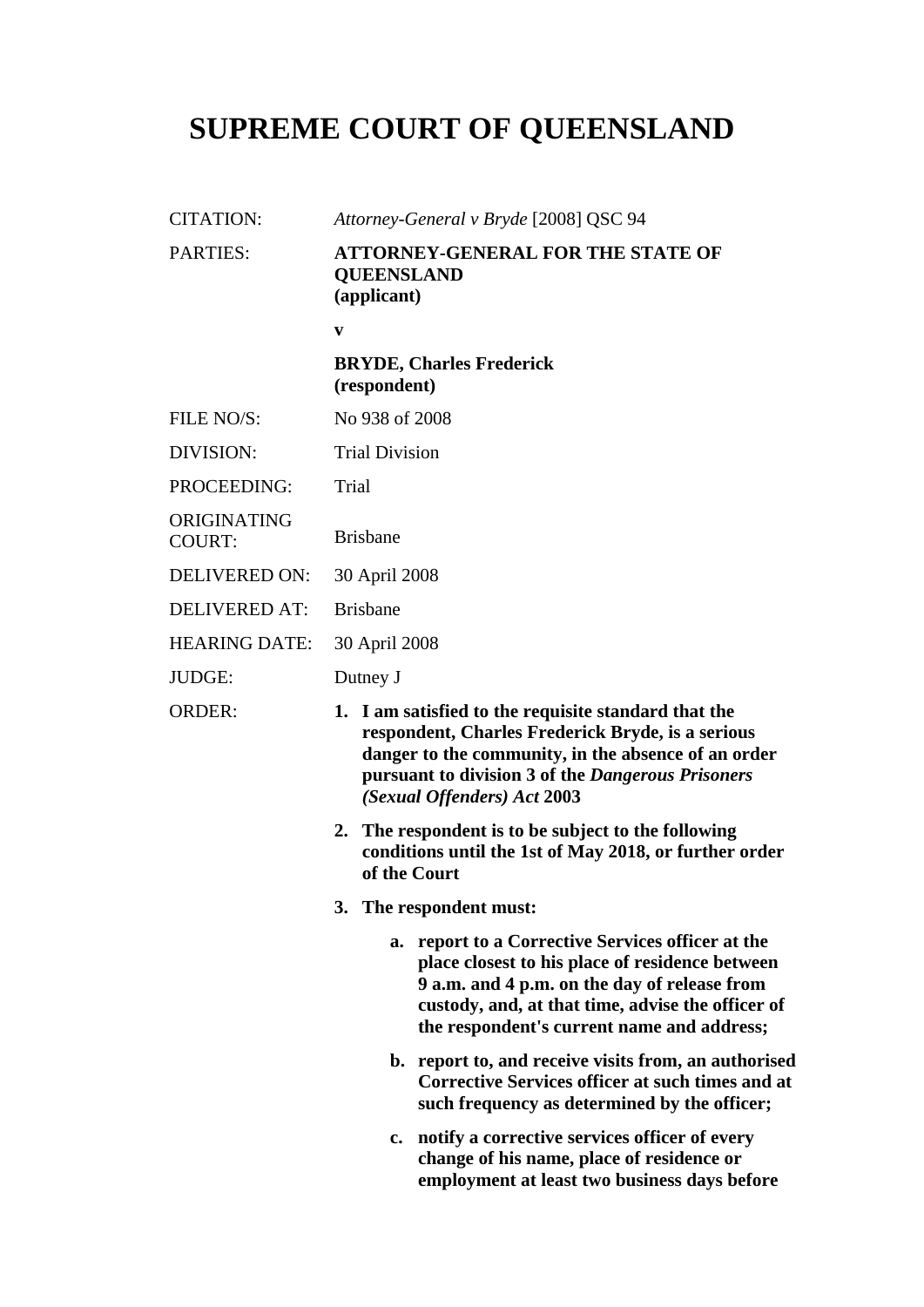| the change happens; |  |
|---------------------|--|
|---------------------|--|

- **d. be under the supervision of a Corrective Services officer;**
- **e. comply with a curfew direction, or monitoring direction;**
- **f. comply with every reasonable direction of a Corrective Services officer;**
- **g. not leave or stay out of Queensland without the permission of a Corrective Services officer;**
- **h. not commit an offence of a sexual nature during the period of the order;**
- **i. attend, at the expense of Queensland Corrective Services, any program, course, psychologist or counsellor, in a group or individual capacity as directed by an authorised Corrective Services officer in consultation with treating medical, psychiatric, psychological or other mental health practitioners where appropriate;**
- **j. permit any medical, psychiatric, psychological or other mental health practitioner to disclose details of treatment, intervention and opinions relating to level of risk of re-offending, and compliance with this order, to Queensland Corrective Services if such a request is made for the purposes of updating or amending the supervision order and/or ensuring compliance with this order.**
- CATCHWORDS: CRIMINAL LAW JURISDICTION, PRACTICE AND PROCEDURE – JUDGMENT AND PUNISHMENT – SENTENCE – OTHER MATTERS – QUEENSLAND – whether the *Dangerous Prisoners (Sexual Offenders) Act*  2003 applies to the respondent – application by the Attorney-General for an order pursuant to Division 3 of the Act – whether respondent is a 'serious danger to the community" – whether respondent should be released subject to restrictive conditions

*Dangerous Prisoners (Sexual Offenders) Act* 2003 (Qld), Division 3

COUNSEL: Mr B Mumford for the applicant

Ms C Morgan for the respondent

SOLICITORS: Attorney-General of the State of Queensland for the applicant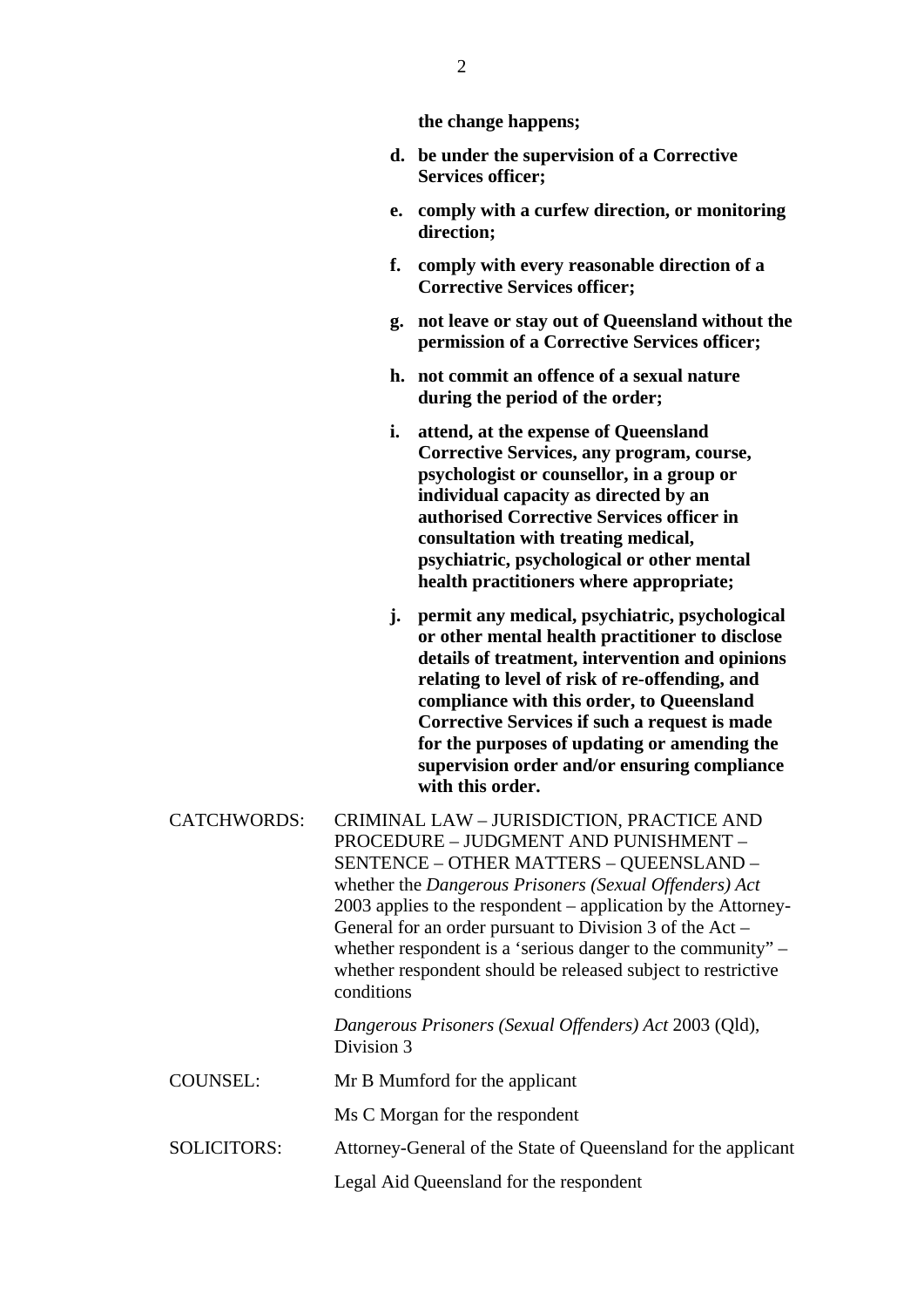- [1] This is an application pursuant to section 5 of the *Dangerous Prisoners (Sexual Offenders') Act* of 2003 seeking a division 3 order against the respondent.
- [2] The respondent is a 22 year old man born on the  $5<sup>th</sup>$  of November 1985. On the 26th of September 2005, the respondent was convicted of offences against two women, three weeks apart, in October and November 2004.
- [3] In each case the woman was alone on a secluded beach wearing swimwear. The first woman was 31 years old and the second considerably older. In both cases the woman involved fought off the respondent, but the second involved at least digital rape and the respondent punching the woman in the eye.
- [4] According to the psychiatric evidence, aspects of the respondent's background were relevant to the commission of the offences.
- [5] The respondent came from a generally supportive family. He is the second youngest of five children spread over a long period of time. His father was well over 60 when the respondent was born. The respondent and his younger sibling are children of his father's second marriage to a much younger woman.
- [6] Soon after birth, the respondent was diagnosed with an unusual condition which manifests itself in blotches or lumps around the skin, and, in the respondent's case, in a larger than normal head. Unsurprisingly, this condition resulted in the respondent being the object of ridicule and abuse at school.
- [7] The respondent is of low intellect, but not retarded. This did not make his acceptance by his peers any easier. The respondent displayed aggression as early as preschool where, according to Dr Moyle, he was expelled for aggressive behaviour.
- [8] Doctor Moyle opines that even without the difficulties the respondent faced at school as a result of his appearance and intellect, he may well have exhibited overly aggressive tendencies. In any event the combination has resulted in a level of impulsive aggressiveness, although not to such a level that apart from the offences for which he is presently incarcerated the respondent has any other criminal convictions.
- [9] As a 12 year old the respondent came to the attention of authorities for stealing women's underwear and masturbating, and on another occasion for confronting an older woman in a public toilet, naked, and making improper suggestions. On both occasions the respondent was cautioned.
- [10] At the age of 16, the respondent developed a tumour in the brainstem region which may be life threatening if it continues to grow, although it may never develop further. A consequence of this has been the development of a right facial palsy which has further reduced the respondent's self esteem and some eye problems requiring surgery. The tumour causes bad headaches and engenders an apathy in the respondent towards rehabilitation, occasioned by his unsupported belief that his lifespan is limited.
- [11] The respondent's full time release date is  $2<sup>nd</sup>$  May 2008.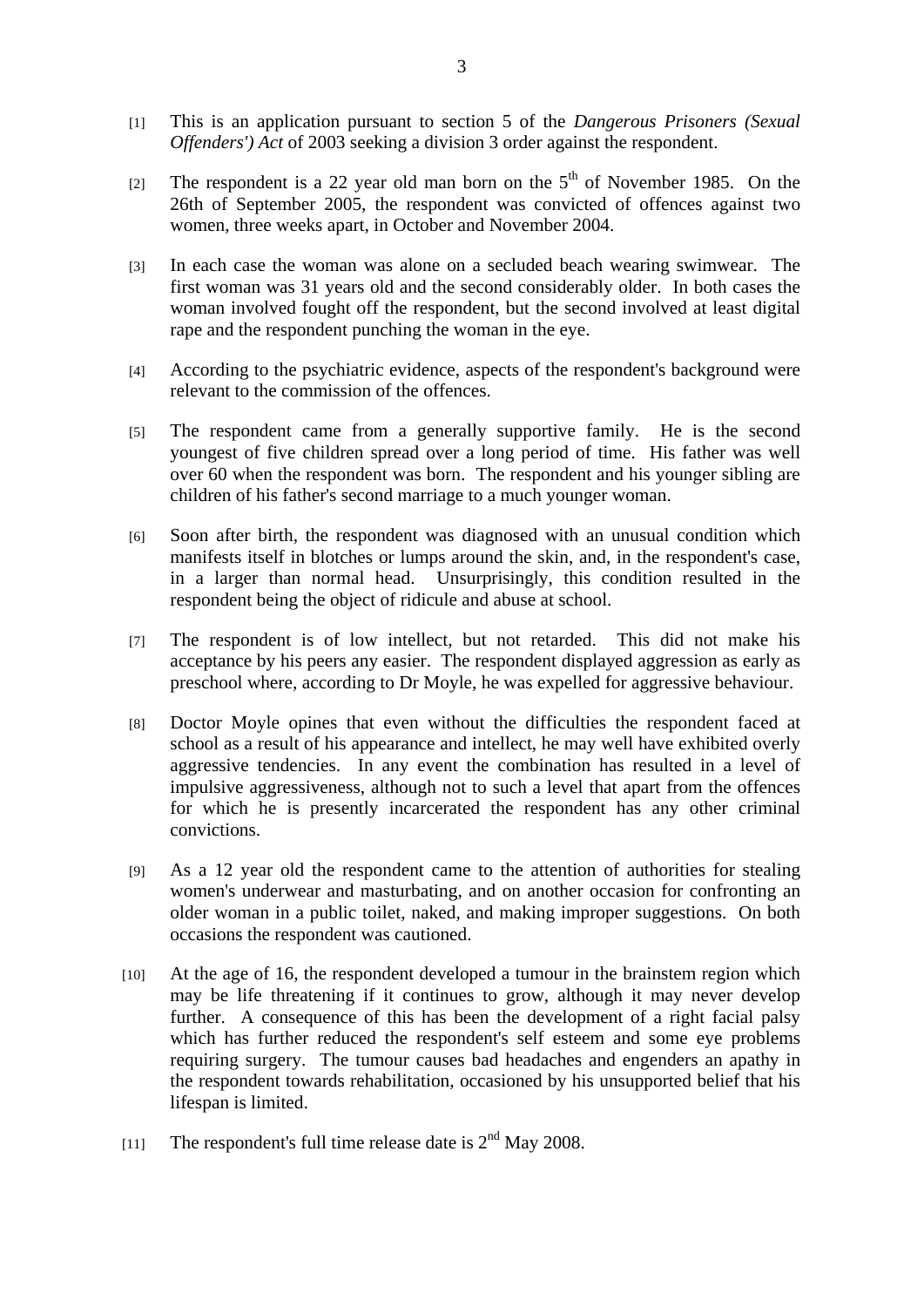- [12] A pre-sentence report prepared by Dr Woolridge suggested that the respondent lacked remorse or empathy with his victims. Because of its age, however, the report is only at present relevant as a starting point.
- [13] While in custody the respondent completed the High Intensity Sexual Offender Program. His exit report provides some useful insight.
- [14] On the negative side, the report records the risk factors as follows:
	- 1. Due to the respondent's limited cognitive abilities, he was unable to grasp clearly the central issues of the program, or to gain clear insight into his offending behaviour. Failing to understand the causes of behaviour would make it more likely that this behaviour would be repeated.
	- 2. Whilst the respondent does have support, people and his family, particularly his father, his father's advanced age (87) limits his ability to help his son in practical terms.
	- 3. The respondent remains young in age (and mental ability). His immaturity has to feature as a risk factor.
	- 4. 4. Low self esteem, which seems to have been a clear factor in his offending.
- [15] On a positive note the following appears:
	- 1. The respondent's father is clearly concerned to seek support for his son, although his age limits his practical ability to undertake the primary care role himself.
	- 2. The respondent presents as lacking in deliberate malevolence and as having a pleasant and cheerful personality.
	- 3. The respondent has a good work history and a clear motivation and focus to obtain jobs with good remuneration, accepting that he might have to undertake further training to acquire the skills to advance further.
- [16] In summary the report states:

"Due to his cognitive problems, combined with fairly low social skills, the respondent had difficulty both in grasping and retaining the core elements of the program. It was difficult for facilitators to know exactly how much he was taking on board, or engaging with, as his contributions were minimal, and he hardly ever asked for clarification. When facilitators did check with him for comprehension, again this appeared to be minimal. As he could not remember what he had said from one session to another, he tended to directly contradict himself.

It is very difficult to perceive any kind of linear progress with the respondent given that he admitted to not being able to remember statements he had made, or insights developed in previous sessions. Therefore, it is impossible to know exactly what positive impact the HISOP program had on the respondent.

Shortly before he completed the program, he did make the statement that he wanted to change, which is a positive starting place, but in general terms it was hard to see what impact the program had in changing his thinking. However, the session at the end of the program, which used a more visual and simplified approach to producing a new future plan, that the respondent then was able to present to the group, enabled him to complete the program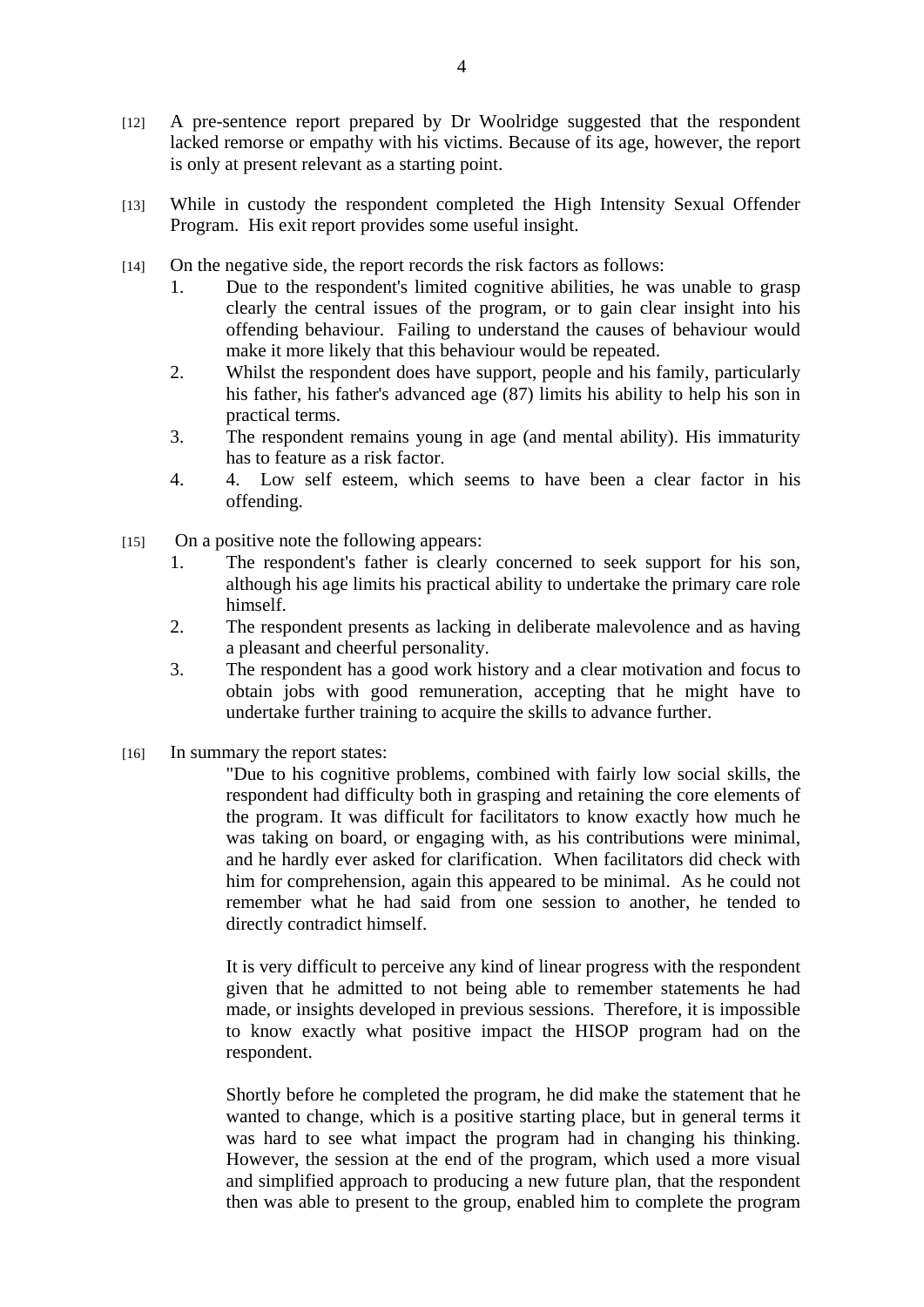on a high positive note. Participants commented how much more accessible and effective this way of identifying high risk factors and appropriate interventions had seemed for the respondent."

[17] These conclusions seem to fairly closely correspond with the conclusions drawn by Dr Moyle independently of the report to which he did not have access. At page 34 of his report, Dr Moyle summarises his conclusions as follows:

> "The respondent has a low intellect and poor social skills, and gave me a history of much more extensive aggression from preschool years, when he was expelled, to school years. Yet in certain work situations he does seem to survive well, although he has felt particularly aggressive to women in one workplace. I have commented on ongoing hostility towards certain women behaving in certain ways, and a sense that he has that he has a terrible temper, and that one should not rile him up because it might tip him over the edge as regards violence. It is wise to heed his warning. Therefore, there are good features and negative features.

> On the positive side he does have a reasonably good work history; does seem to have good social support from his own family who seem to love and respect and feel for him, while at the same time are desperate in the sense that they feel incapable to change his situation and seek help for him. In the past he has had a good work history.

> On the negative side it looks like he will not be able to live at home. He is still very youthful. He still harbours quite a degree of hostility and negativity and he is identifying more and more with an institutional subgroup instead of his much more socially appropriate father. This may be in preparation for separating from his parents' influence.

> This, coupled with his life history of impulsivity and intellectual slowness but not intellectual disability means that he is unlikely to understand sophisticated concepts and would therefore probably respond better to a more direct intervention as well as a psychotherapeutic approach. He does seem to comply with what he is told to do by and large."

- [18] Dr Sundin's report is not materially different. She also considered him a moderate to high risk of re-offending.
- [19] Each of the psychiatrists conducted tests to assess the potential for recidivism on the part of the respondent. These tests are of limited utility, and I place greater weight on the psychiatrists' professional judgment.
- [20] Counsel for the Attorney argued, although somewhat faintly, that I should be satisfied that the respondent is an unacceptable risk if released and that I should order his continuing detention. He rightly conceded, however, that none of the consultant psychiatrists' reports supported such a result. In essence, his submission was that I should release the respondent under supervision.
- [21] Counsel for the respondent submitted, again somewhat faintly, that I should not be satisfied to the required standard that her client was a serious danger to the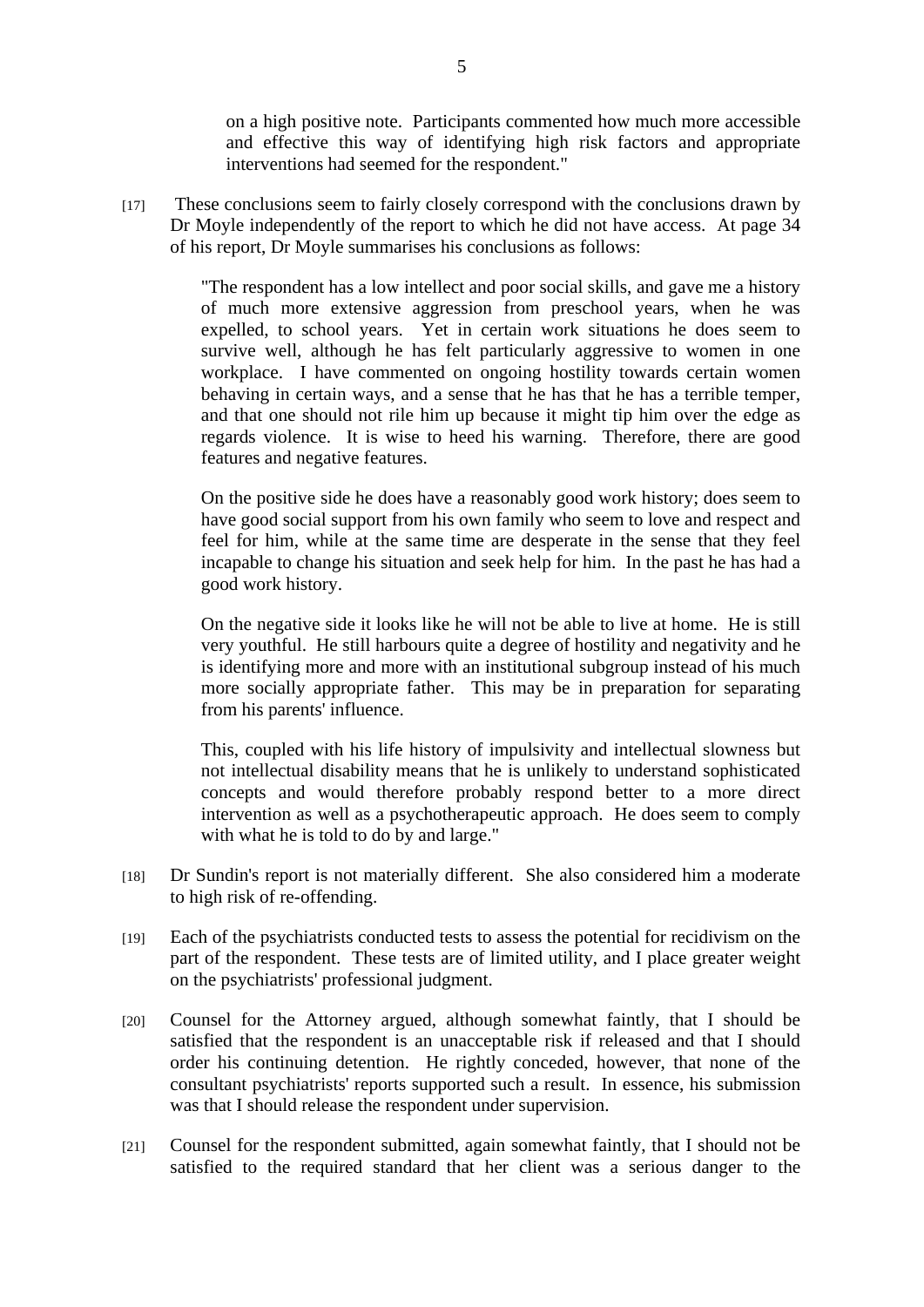community unless a division 3 order was made. She rightly conceded that such a conclusion would not sit well with the psychiatric evidence.

- [22] Having considered the psychiatric evidence, I am satisfied that the respondent would be a serious danger to the community if released without a division 3 order.
- [23] This is not an easy case. The respondent is not a recidivist. Neither alcohol nor drugs were relevant to the commission of the offences for which the respondent is incarcerated.
- [24] There is evidence that, despite his aggressiveness, some abuse of alcohol as a teenager did not lead the respondent to antisocial activities. According to Dr Moyle, the respondent's most likely period of re-offending is within 12 months of release. The respondent is not a paedophile, and there is no suggestion he presents as any risk to children.
- [25] It is unfortunate that the respondent was not given the opportunity of parole. A period of supervision on parole may well have alleviated the risk factors in this case.
- [26] Regrettably the absence of a controlled reintegration by the respondent back into society under conditions of parole has not been offered.
- [27] It is the lack of empathy with women and the immaturity of his social interactions which make the uncontrolled release of the respondent an unacceptable risk.
- [28] There were problems with the respondent obtaining entry into the sex offender course in this case. Without completing such a course, the respondent's release on parole was problematic in the light of Dr Woolridge's assessment. Nonetheless it should not be thought that supervision orders under this legislation should act as a substitute for proper staged release of prisoners on parole. If parole authorities refuse parole to sex offenders as a matter of course, it may be that society will have to accept a higher level of risk than might now be thought to be acceptable.
- [29] In this case the factors which create the risk are the respondent's lack of social maturity, isolation from social contact, and lack of empathy with women. These risks are likely to be reduced by proper counselling and greater positive social interaction. The conditions of supervision should be directed to specifically addressing these issues.
- [30] The respondent had a good work history prior to his incarceration. He worked on rural properties and as a meat worker. Both activities involve significant contact with co-workers with potential to improve his socialisation. Among his social activities were drinks with co-workers after work. Throughout his life, and until his incarceration, the respondent's principal recreation appears to have been pig shooting.
- [31] I do not consider that any condition which inhibits or restricts the respondent's ability to pursue social activities will assist in the management of his risk. Prohibiting alcohol where it played no part in either the relevant offences or any other offences is likely to be counterproductive.